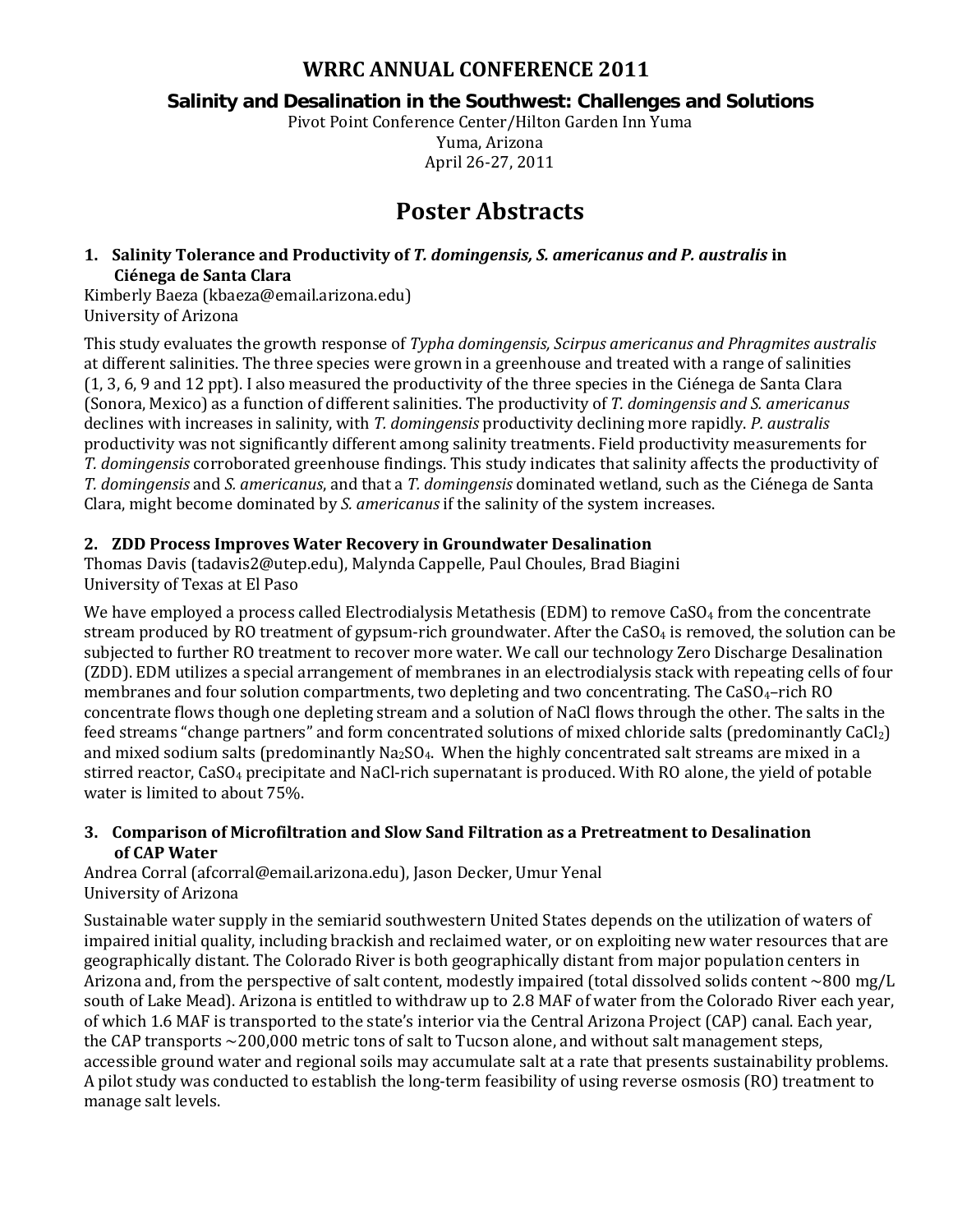#### **4. Effects of Water Management Decisions and of the El Mayor Cucapah April 4th 2010 Earthquake on the Colorado River Delta Tidal Inundation Patterns: Implications for Shorebirds Habitat Availability Colorado River**

Martha Gomez Sapiens (gomezsap@email.arizona.edu), Karl Flessa, Edward Glenn, Steve Nelson University of Arizona

The Upper Gulf of California and Colorado River Delta (CRD) provide feeding and resting areas for migratory and resident shorebirds. The Ciénega de Santa Clara receives saline water inflows from the United States, brackish effluent from the Santa Clara Slough and occasional tidal inundation on high tides. This transitional wetland is one of the main shorebird aggregation areas within the CRD. We documented the changes in the shorebird inland habitats in response to reduction in inflows due to water management, and the M7.2 El Mayor-Cucapah earthquake that caused changes in the tidal water inflows patterns in the delta. Preliminary results showed 80% decrease in the flooded area potentially used by shorebirds. Few shorebirds were visiting the new wetland area during spring migration. Seasonal patterns of abundance indicate that the intertidal zone had the highest use by shorebirds during winter and spring migration and anthropogenic wetlands like the Ciénega during the spring and fall migration. Further monitoring is needed to determine the importance of different types of wetlands along the year for shorebirds along with the main drivers for habitat availability.

## **5. The Importance of Hydrogen and pH Control**

Terry Gong (westernso2@aol.com) Earth Renaissance Technologies, LLC

When it comes to improving our ability to conserve water; prevent soil salinity; and optimize the efficiency of reverse osmosis filtration systems, our biggest problem may lie in the fact that the foundation of knowledge that we are using may be flawed as a result of starting at the wrong place. To begin anew, we must consider establishing and using the element of hydrogen (H+) as our starting point. Derived from the Greek words "hydro" and "genes", which together mean "water-forming," hydrogen is the major component in water, but also estimated to be 75% of all matter on the earth and 93% of all the atoms in the universe. Based on the proportion and magnitude of this single element, logic dictates that the only possible way to solve these water-related problems will be by understanding how this component is recycled in earth's natural acidification process. This poster will explain how this process works and why it must be integrated into our water-based systems to improve them.

## **6. A Simple System for Desalting Water**

Stuart Hoenig (hoenig@ece.arizona.edu) University of Arizona

We have developed a system where salt water is heated by solar energy until it produces dew. We put seawater into shallow pans under plastic, heating the water with solar energy until a dew forms. Experiments have demonstrated that this is fresh water. The dew is condensed into liquid water by an evaporative cooler, which produces a fresh water supply.

#### **7. Desalination Powered by Entropy**

Sanza Kazadi (skazadi@jisan.org), Ayesha Bose, Calvin Chau, Apoorv Chaudhary, Arnav Chaudhary, Young Hong, Arvin Javadi, Samuel Kim, Miji Kim, Dong Young Kim, Jessica Liu, James Park Jisan Research Institute

We describe in this poster a novel water distiller. The water distiller utilizes a thermal gradient device which spontaneously generates and maintains a thermal gradient through a process similar to osmosis. A theoretical derivation of the process which we call an entrochemical process is presented. The device utilizes the thermal gradient to induce a flow of energy through the system. This flow of energy is used to induce the distillation of water. The device may be recharged using a low-temperature evaporation process. We describe the design of the device, which has a distillation process that has an efficiency of  $12.6 +/- 2.6$  % in utilizing the energy that moves through the system.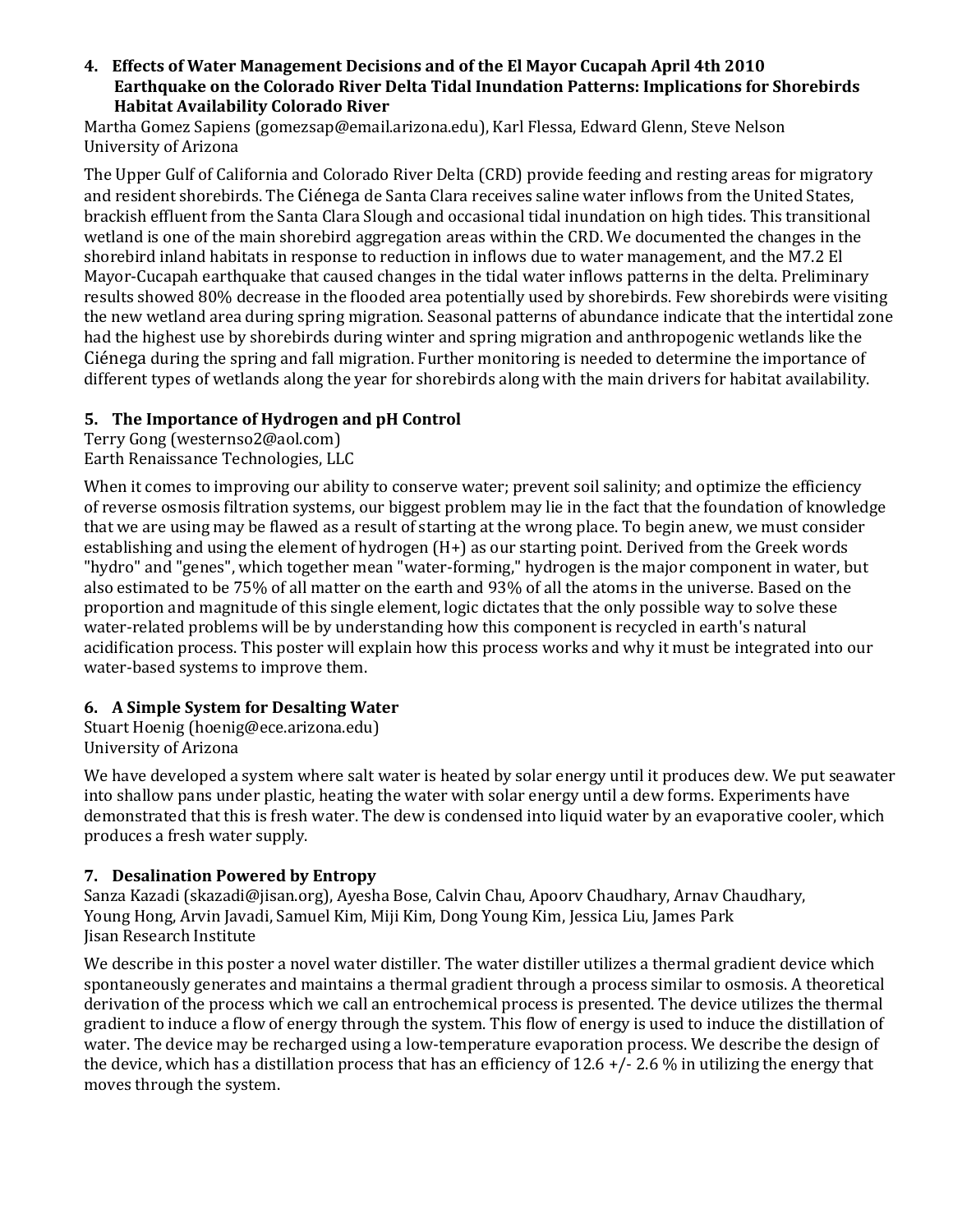## **8. Desalination and Development: The Technological Transformation of the Gulf of California**

Jamie McEvoy (jmcevoy@email.arizona.edu) University of Arizona

The provision of potable water in urbanizing arid regions facing a projected reduction in precipitation and reduced water supply due to climate change, is a critical challenge worldwide. The state of Baja California Sur (BCS) is located in Mexico's most arid region. Desalination offers a potentially "limitless" supply and is becoming the preferred augmentation strategy in BCS. While desalination can reduce some vulnerabilities (e.g., future water supply), it may increase others (e.g., equity, affordability, environmental impacts, and energy demands). This project asks: What leads to the adoption of desalination technology as a climate change adaptation and development strategy and how does this technology affect the communities where it is implemented? Research will be carried out over a 9-month period in two research sites in BCS (Los Cabos and La Paz), using semi-structured interviews, focus groups, household surveys, and a time-series analysis of secondary data.

#### **9. Images and Analysis Classification Procedure for Quickbird and WorldView 2 of Vegetation Dynamics in the Cienega de Santa Clara, 2008-2010**

Maria de Lourdes Mexicano (mexicano@email.arizona.edu), Edward Glenn University of Arizona

High-resolution Quickbird and WorldView 2 images were analyzed to detect changes in the vegetation of Cienega de Santa Clara over seasons and years. Winter, spring and summer images for 2008 – 2010 were analyzed. Red and NIR bands were converted to NDVI values and an unsupervised classification program was used to separate values into ranges representing water, bare soil, and four vegetation classes corresponding to different foliage densities ranging from low to highest, depending on NDVI values. Interpretation of classified images showed that the overall vegetated footprint of the Cienega was stable over the study period, but that changes in vegetation density occurred.

## **10. Solar Membrane Distillation**

Bryan Moravec (bmoravec@email.arizona.edu), Andrea Corral, Chad Munich, Andrew Shroads University of Arizona

Water scarcity is among the most serious, long-term challenges in the world. To an ever increasing degree, sustainable water supply depends on the utilization of water of impaired initial quality. This is particularly true in developing nations and in water stressed areas such as the American Southwest. This poster discusses the development of a desalination pervaporation reactor designed as the core unit in a solar-driven, membrane distillation (MD) process. For this MD process, solar-heated, brackish water is fed to one side of a hydrophobic, hollow fiber membrane bundle, while ambient air is passed counter-current to collect the evolved water vapor. As the warm saturated air is cooled to room temperature, the water vapor condenses and is collected as pure product. Results show that purified water fluxes from 6 to 10 L/m2∙d can be achieved with average transmembrane temperature differences of only 20 to 45˚C. The MD process has been shown to operate with a thermal differential as low as 10˚C with little dependence on the salinity of the feed at less than seawater TDS. The current MD apparatus being developed is designed to operate as an autonomous, off-the-grid, solar desalination unit amenable to implementation in remote, challenging environments.

## **11. Long Term Viability of Irrigation of** *A. lentiformis* **with RO Concentrate in an Agricultural Setting**

Deserie Soliz (dsoliz@email.arizona.edu), Edward Glenn, Martin Yoklic, Janick Artiola University of Arizona

Water delivered from the Central Arizona Project (CAP) arrives in the Marana/Tucson, AZ Basin at 700 mg/ L of total dissolved solids (TDS). The EPA's Secondary Regulations advise a maximum contamination level (MCL) of 500 mg/L TDS. Currently a method of blending CAP water with Tucson ground water supply is used to dilute the CAP water. However, in the future Reverse Osmosis (RO) might be used to reduce salinity. This research explored a greener alternative method to evaporation ponds to manage the concentrate produced in an RO facility. We irrigated a native halophyte, *Atriplex lentiformis* (quailbush) with RO concentrate averaging 2,742 mg/L TDS. This low-technology process may provide feed for livestock and a way to control damage to the area when a desalination plant is no longer needed. The effect of the RO-derived salts on the soil were evaluated to determine possible constraints to a larger scale project. We demonstrate that this approach would be sustainable and environmentally friendly.